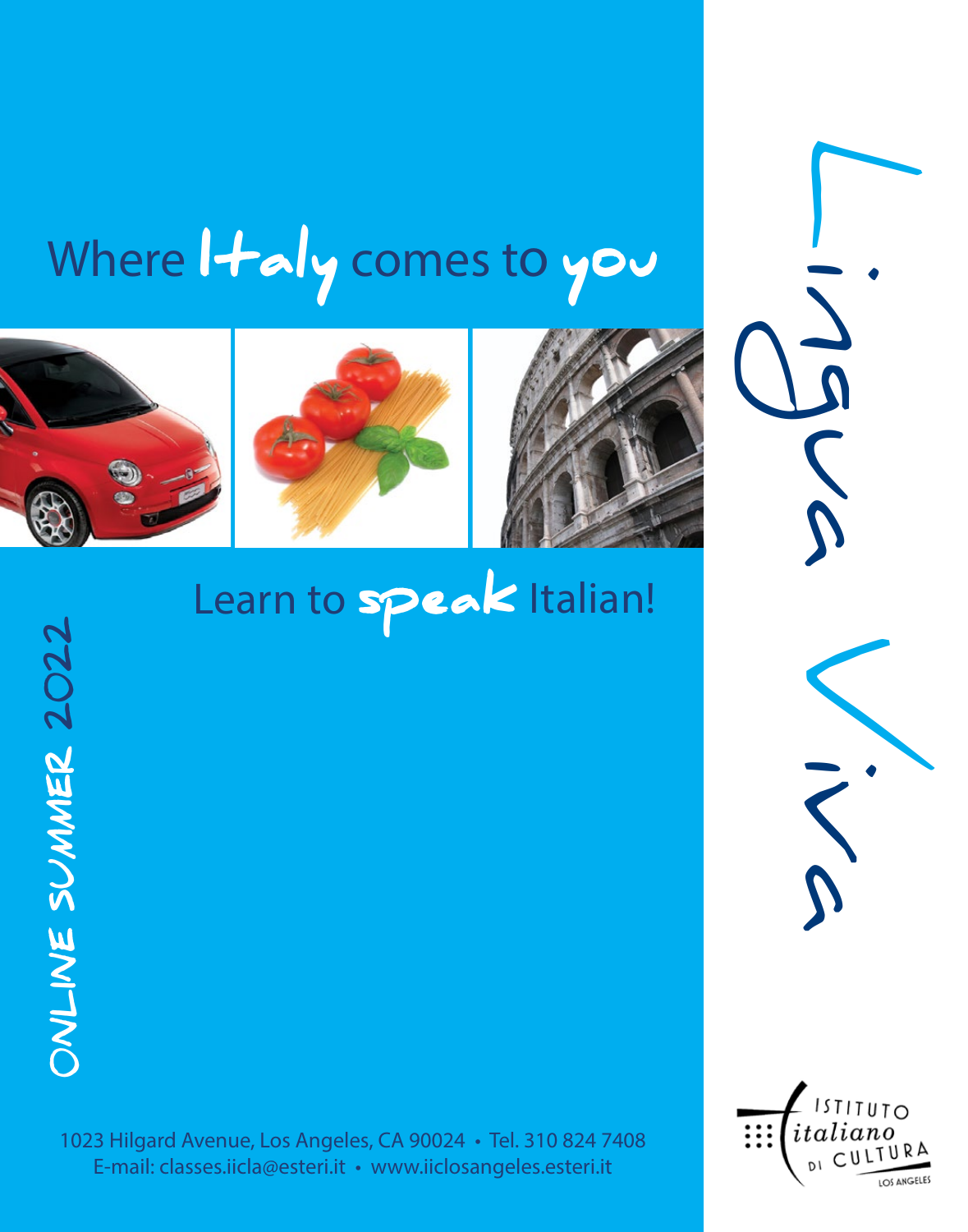Learning Halian Lingua

Basic Italian 1 Basic Italian 1

Greetings and introducing oneself, asking for Greetings and introducing oneself, asking for information, and describing people, objects, information, and describing people, objects, and places. and places.

# Basic Italian 2 Basic Italian 2

Describing oneself, talking about likes and Describing oneself, talking about likes and dislikes, asking and answering questions dislikes, asking and answering questions about food, restaurants, shops, clothes, and about food, restaurants, shops, clothes, and prices, asking and giving information using prices, asking and giving information using the past tense. the past tense.

Basic Italian 3 Basic Italian 3

Talking about ongoing actions and habits in the past, Talking about ongoing actions and habits in the past, future actions, and talking about cinema, future actions, and talking about cinema, TV, media and health. TV, media and health. ting about c<br>future ac<br>Besic |<br>er quarter o<br>vork on thei bout ongoin<br>ure actions,<br>TV, n<br>sic\_{\displain{\default ref{\displain{\default r} \).

### Basic Italian Conversation Basic Italian Conversation

Summer quarter only! Students will practice conversation - Summer quarter only! Students will practice conversation work on their fluency and comprehension skills. work on their fluency and comprehension skills.

#### Intermediate Italian Conversation Intermediate Italian Conversation

sic<br>er quarter of<br>vork on their<br>clops listen<br>is presumed This course develops listening and conversation skills. A basic understanding This course develops listening and conversation skills. A basic understanding of Italian is presumed, and the entire class is conducted in Italian. of Italian is presumed, and the entire class is conducted in Italian. sic  $|t_a|$ <br>arter only!<br>on their flue<br>ediate<br>listening and<br>sumed, and

# Advanced Italian Conversation Advanced Italian Conversation

This is an advanced course for students who have reached a high level This is an advanced course for students who have reached a high level of proficiency in Italian. This class will meet to read and discuss articles of proficiency in Italian. This class will meet to read and discuss articles selected by the instructor. Students will have opportunities to apply selected by the instructor. Students will have opportunities to apply their knowledge of the Italian language to literature and cultural and their knowledge of the Italian language to literature and cultural and social topics. social topics.

# Italian for Travelers Italian for Travelers

This special class prepares the traveler without previous knowledge of the Italian This special class prepares the traveler without previous knowledge of the Italian language for a trip to Italy. No book is required. language for a trip to Italy. No book is required.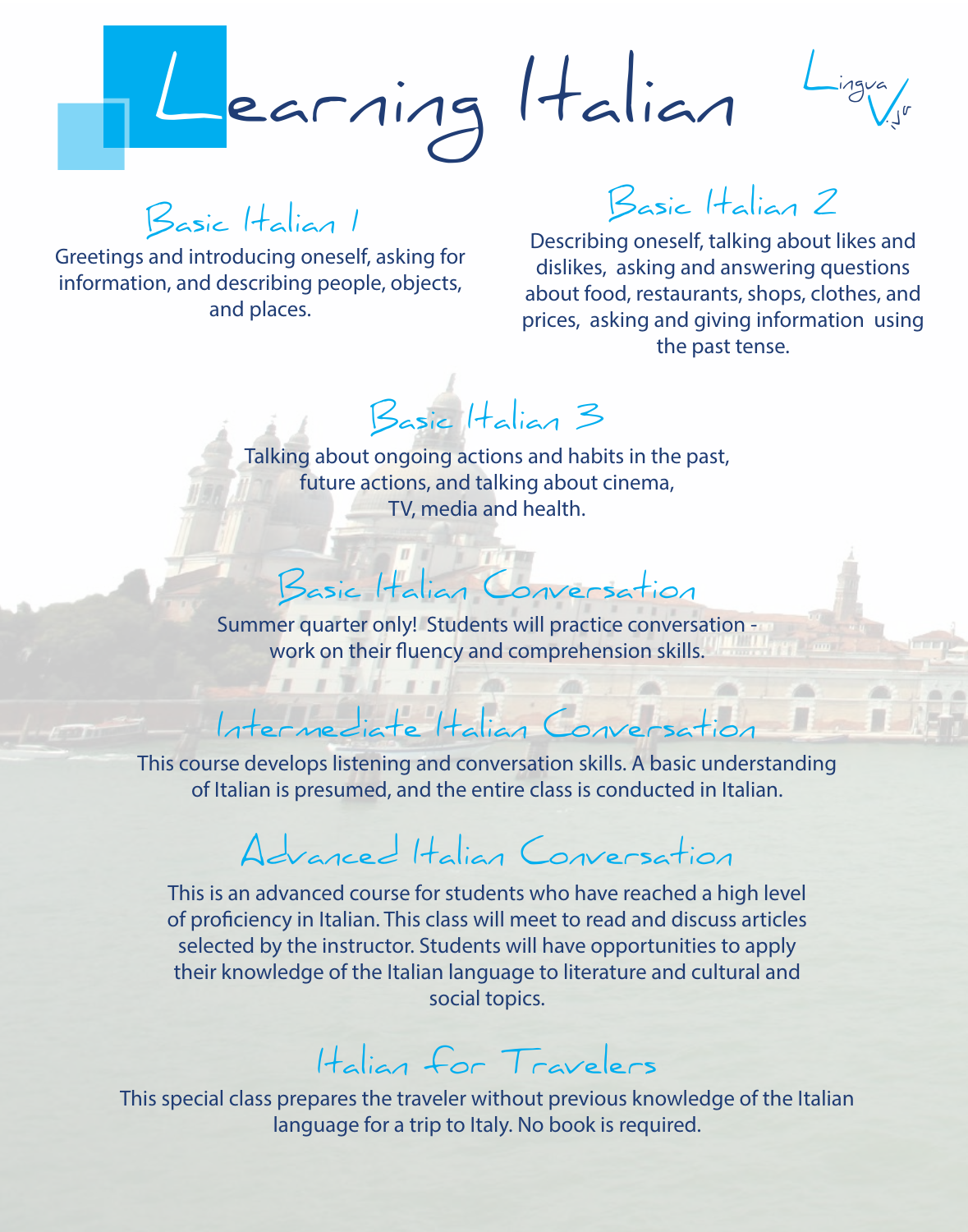# **SUMMER 2022 ONLINE ONLY SUMMER 2022 ONLINE ONLY JULY 5 – AUGUST 8 JULY 5 – AUGUST 8**

Lingua<br>V<sub>iv</sub>o

| <b>BASIC ITALIAN 1</b>      | Monday & Wednesday            | $6:30 - 8:30$ PM | July 6 - August 8        |
|-----------------------------|-------------------------------|------------------|--------------------------|
|                             | <b>Tuesday &amp; Thursday</b> | 10 AM - 12 PM    | July 5 - August 4        |
|                             | Saturday                      | $10 AM - 2 PM$   | July 9 - August 6        |
| <b>BASIC ITALIAN 2</b>      | Monday & Wednesday            | $6:30 - 8:30$ PM | July 6 - August 8        |
|                             | <b>Tuesday &amp; Thursday</b> | $12 - 2 PM$      | July 5 - August 4        |
| <b>BASIC ITALIAN 3</b>      | Monday & Wednesday            | $12 - 2$ PM      | July 6 - August 8        |
|                             | <b>Tuesday &amp; Thursday</b> | $6:30 - 8:30$ PM | July 5 - August 4        |
|                             | Saturday                      | $10 AM - 2 PM$   | July 9 - August 6        |
| <b>ITALIAN FOR TRAVEL</b>   | Monday & Wednesday            | 10 AM - 12 PM    | July 6 - August 8        |
|                             | <b>Tuesday &amp; Thursday</b> | $6:30 - 8:30$ PM | July 5 - August 4        |
| <b>BASIC CONVERSATION</b>   | Monday & Wednesday            | 10 AM - 12 PM    | July 6 - August 8        |
|                             | Monday & Wednesday            | $6:30 - 8:30$ PM | July 6 - August 8        |
|                             | <b>Tuesday &amp; Thursday</b> | $12 - 2 PM$      | July 5 - August 4        |
|                             | Tuesday & Thursday            | $6:30 - 8:30$ PM | July 5 - August 4        |
|                             | Saturday                      | $10 AM - 2 PM$   | July 9 - August 6        |
| <b>INTERMEDIATE</b>         | Monday & Wednesday            | $6:30 - 8:30$ PM | July 6 - August 8        |
| <b>CONVERSATION</b>         | <b>Tuesday &amp; Thursday</b> | 10 AM - 12 PM    | July 5 - August 4        |
|                             | <b>Tuesday &amp; Thursday</b> | $12 - 2$ PM      | <b>July 5 - August 4</b> |
|                             | <b>Tuesday &amp; Thursday</b> | $6:30 - 8:30$ PM | July 5 - August 4        |
|                             | Saturday                      | $10 AM - 2 PM$   | July 9 - August 6        |
| <b>ADVANCED</b>             | Monday & Wednesday            | $6:30 - 8:30$ PM | July 6 - August 8        |
| <b>CONVERSATION</b>         | <b>Tuesday &amp; Thursday</b> | 10 AM - 12 PM    | July 5 - August 4        |
|                             | <b>Tuesday &amp; Thursday</b> | $12 - 2 PM$      | July 5 - August 4        |
|                             | <b>Tuesday &amp; Thursday</b> | $6:30 - 8:30$ PM | July 5 - August 4        |
|                             | Saturday                      | $10AM - 2PM$     | July 9 - August 6        |
| <b>BASIC ITALIAN REVIEW</b> | Saturday                      | $10 AM - 2 PM$   | July 9 - August 6        |
| <b>CILS B1 PREP CLASS</b>   | Sunday                        | $11$ AM $-$ 3 PM | July 10 - August 7       |
|                             |                               |                  |                          |

#### *TEXTBOOKS: BASIC ITALIAN 1, 2, 3 TEXTBOOKS: BASIC ITALIAN 1, 2, 3*

New Italian Espresso Textbook (Beginner & Pre-Intermediate) for English speakers, Alma Edizioni New Italian Espresso Textbook (Beginner & Pre-Intermediate) for English speakers, Alma Edizioni *BASIC, INTERMEDIATE and ADVANCED ITALIAN CONVERSATION BASIC, INTERMEDIATE and ADVANCED ITALIAN CONVERSATION* Materials provided by instructor Materials provided by instructor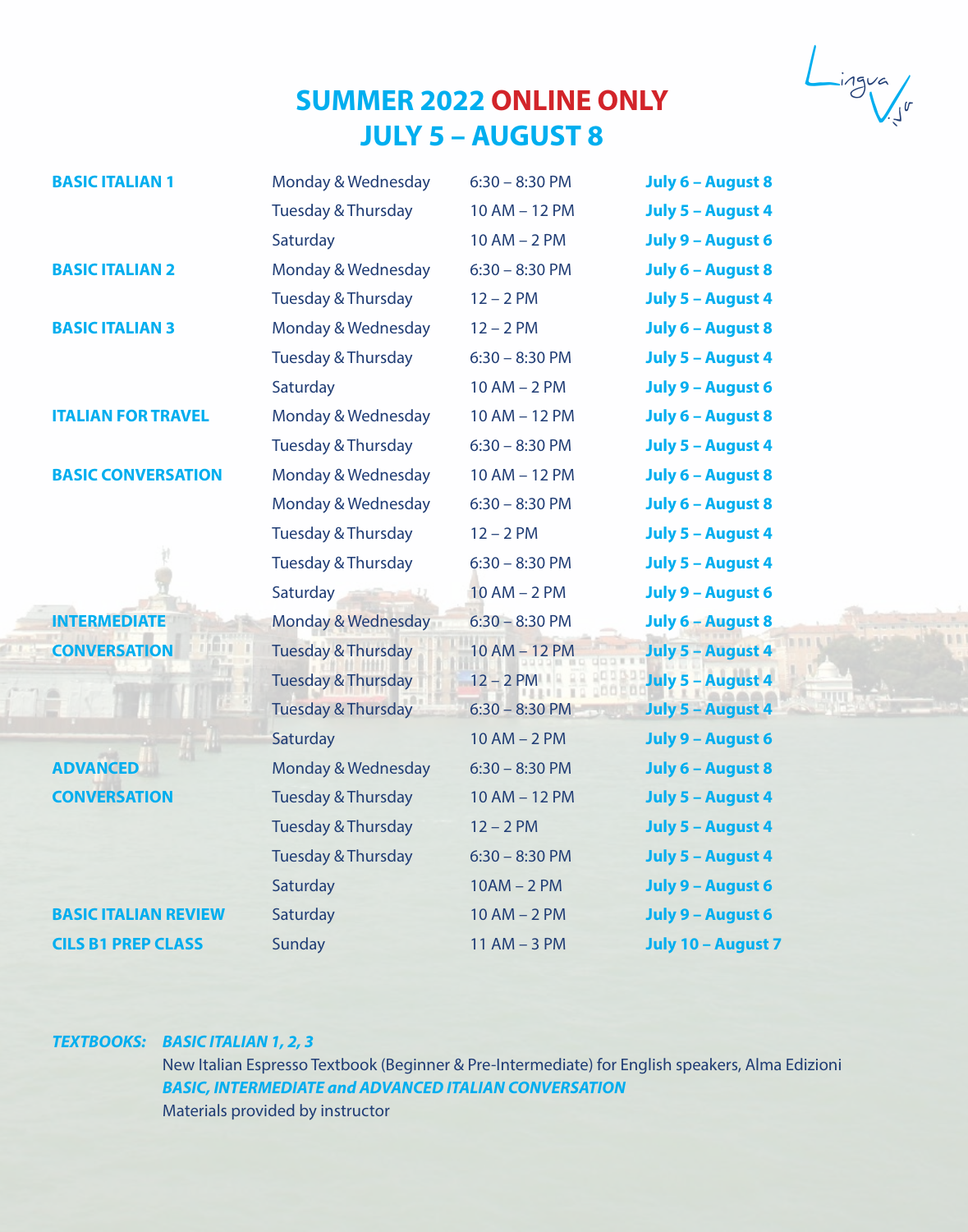

#### *Italian Genealogy : Understanding the Basic Requirements*

This brief course provides you the basic details on how to begin the process on your path to la cittadinanza Italiana! Fee Applies.

#### *CILS B1 Prep Class*

We offer a preparation course for intermediate students who have to take the Italian citizenship exam. Please note that previous knowledge of Italian at intermediate level is recommended to attend this course. Candidates at a lower level may contact us for other options. Fee Applies.

#### *Great Italian Chefs in Los Angeles*

Some of the greatest Italian chefs in Los Angeles will bring their collective expertise to offer a series of cooking classes at the Italian Cultural Institute. Fee Applies.

Cooking classes



### *Wine in Contemporary Italy* Exploring the unique wines of each region. There are around 350 common wine grape varieties in Italy, so we have much to taste! Space is limited, RSVP required. Fee Applies.

**For dates & pricing please call (310) 824-7408**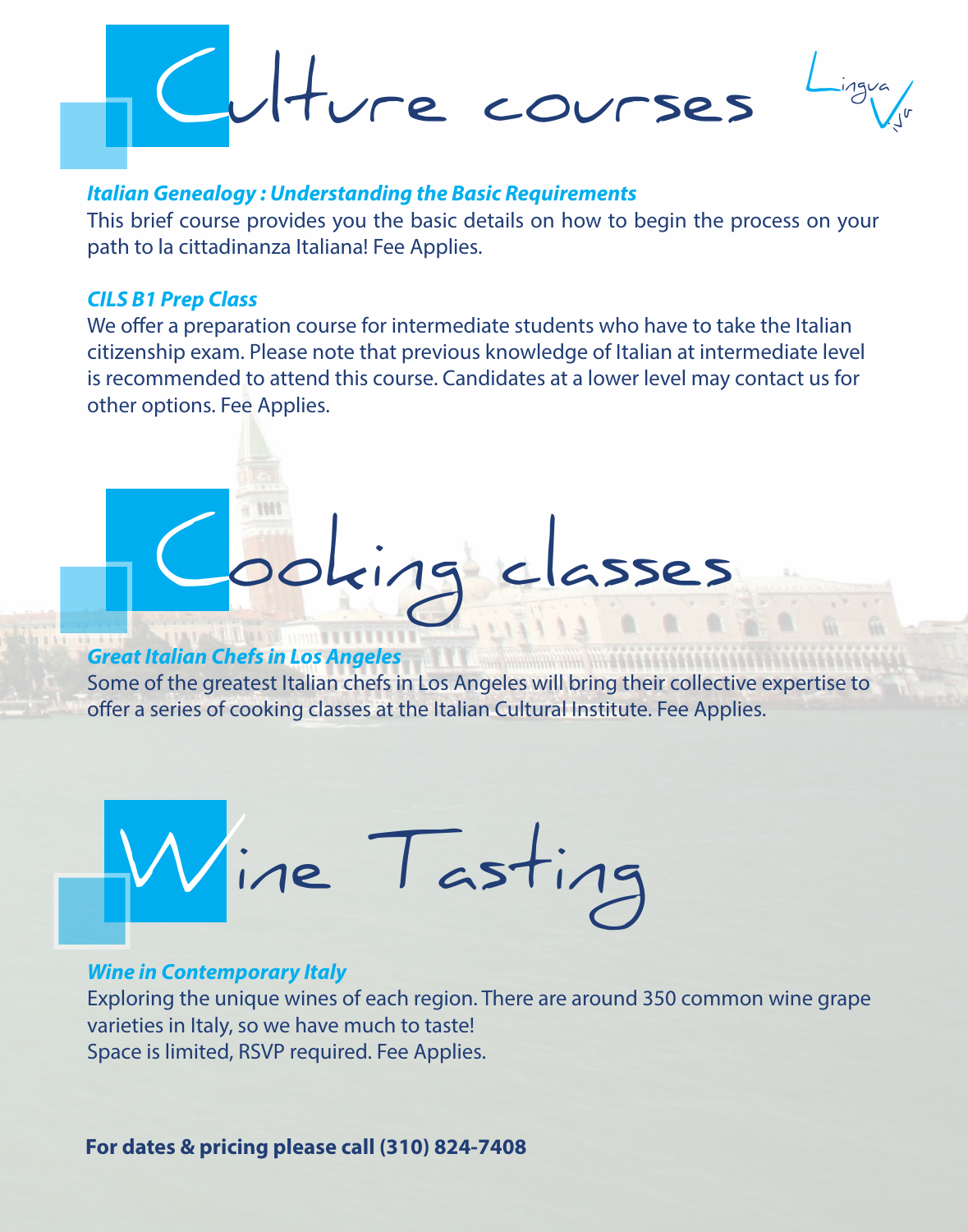Errollment form

 $L_{i,1}$ 

## **Personal information:**

|  | $\begin{minipage}[c]{0.9\linewidth} \textbf{State} & \begin{minipage}[c]{0.9\linewidth} \centering \textbf{if} \end{minipage}[c]{0.9\linewidth} \textbf{if} \end{minipage}[c]{0.9\linewidth} \textbf{if} \end{minipage}[c]{0.9\linewidth} \textbf{if} \end{minipage}[c]{0.9\linewidth} \textbf{if} \end{minipage}[c]{0.9\linewidth} \textbf{if} \end{minipage}[c]{0.9\linewidth} \textbf{if} \end{minipage}[c]{0.9\linewidth} \textbf{if} \end{minipage}[c]{0.9\linewidth} \textbf{if} \end{minipage$ |  |  |
|--|-------------------------------------------------------------------------------------------------------------------------------------------------------------------------------------------------------------------------------------------------------------------------------------------------------------------------------------------------------------------------------------------------------------------------------------------------------------------------------------------------------|--|--|
|  |                                                                                                                                                                                                                                                                                                                                                                                                                                                                                                       |  |  |
|  |                                                                                                                                                                                                                                                                                                                                                                                                                                                                                                       |  |  |
|  |                                                                                                                                                                                                                                                                                                                                                                                                                                                                                                       |  |  |
|  |                                                                                                                                                                                                                                                                                                                                                                                                                                                                                                       |  |  |
|  |                                                                                                                                                                                                                                                                                                                                                                                                                                                                                                       |  |  |

## **Course fees:** \$390 - Italian Language Courses (20 hours)

| <b>Payment information:</b><br><b>Payment type</b><br>Check number |          |            |      |
|--------------------------------------------------------------------|----------|------------|------|
| <b>Check</b><br><b>Credit Card Number</b>                          | l I Visa | Mastercard | Cash |
|                                                                    |          |            |      |
| <b>Print Name</b>                                                  |          |            |      |
| Exp. Date                                                          |          |            |      |
| Signature                                                          |          |            |      |
| Date                                                               |          |            |      |

Please make checks payable to Lingua Viva

## **Mailing address**

To enroll, please cut along the dotted line and mail or fax to Lingua Viva. Alternatively, you can complete your registration by phone, or in person by private appointment.